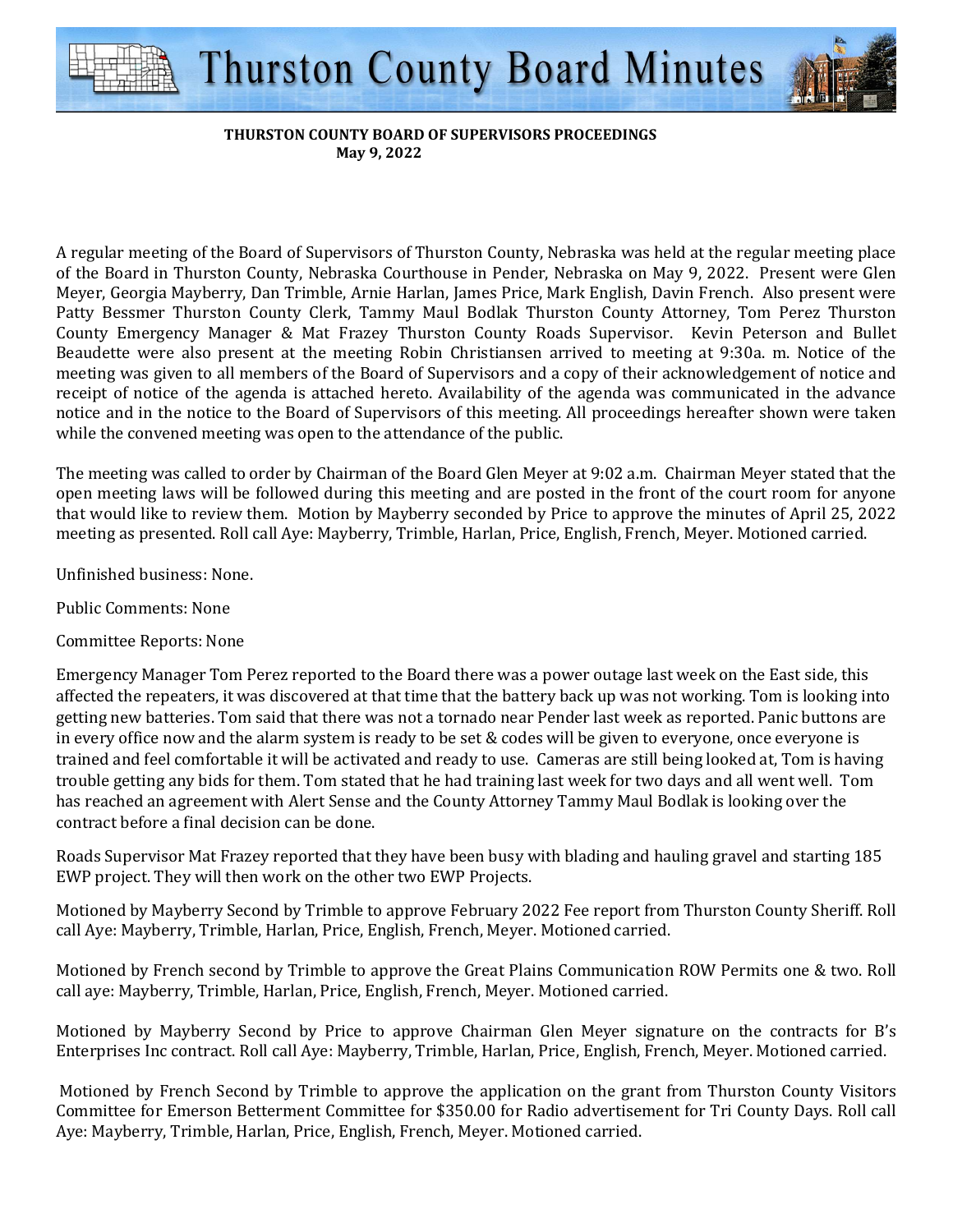

Motioned by Trimble Second by French to approve the application from Pender Community Hospital District on 2016 Ford Cargo van. Roll call Aye: Mayberry, Trimble, Harlan, Price, English, French, Meyer. Motioned carried.

Motioned by Meyer and second Harlan to Adjourn Board of Equalization. Roll call Aye: Mayberry, Trimble, Harlan, Price, English, French, Meyer. Motioned carried.

Motioned by Mayberry second by French to expand the advertising for employees for the Roads Department into other papers and job sites. Roll call Aye: Mayberry, Trimble, Harlan, Price, English, French, Meyer. Motioned carried.

Open and accept bids for the following properties:

210 N Broughton St. Lot 14 and N 1/2 Lot 13 Block 10, Original Plat, Village of Walthill, Thurston County, Nebraska. The Omaha Tribe of Nebraska bid \$11,500.00 Motioned by Mayberry second by English to accept the bid from Omaha Tribe of Nebraska. Roll call Aye: Mayberry, Trimble, Harlan, Price, English, French, Meyer. Motioned carried.

312 Broughton St. Lots 15 & 16 Block 5 First Filing, Village of Walthill, Thurston County, Nebraska The Omaha Tribe of Nebraska bid \$3,500.00 Motioned by Mayberry second by Harlan to accept the bid from Omaha Tribe of Nebraska. Roll call Aye: Mayberry, Trimble, Harlan, Price, English, French, Meyer. Motioned carried.

274 S Hayden St. Lots 14 15 16 & 17 Block 1 Senter Addition to the Village of Walthill, Thurston County, Nebraska. The Omaha Tribe of Nebraska bid \$3,500.00 Motioned by Mayberry second by Harlan to accept the bid from Omaha Tribe of Nebraska. Roll call Aye: Mayberry, Trimble, Harlan, Price, English, French, Meyer. Motioned carried.

309 Broughton St. Walthill Lot 4 Block 6 Original Plat Walthill, Thurston County, Nebraska. The Omaha Tribe of Nebraska bid \$11,250.00 and Keven Connot for the Village of Walthill \$10,525.00 Motioned by Mayberry second by Harlan to accept the bid from Omaha Tribe of Nebraska. Roll call Aye: Mayberry, Trimble, Harlan, Price, English, French, Meyer. Motioned carried.

Discussion was held on purchasing a motor grader. No action was taken.

Correspondence: None

Motioned by Trimble second by English to approve all payroll & claims with the exception of Roads claims. Roll call Aye: Mayberry, Trimble, Harlan, Price, English, French, Meyer. Motioned carried.

Motioned by French second by Mayberry to adjourn at 10:01 a.m. Roll call Aye: Mayberry, Trimble, Harlan, Price, English, French, Meyer. Motioned carried.

Attest: \_\_\_\_\_\_\_\_\_\_\_\_\_\_\_\_\_\_\_\_\_\_\_\_\_\_\_\_\_\_\_\_\_\_\_\_\_\_ \_\_\_\_\_\_\_\_\_\_\_\_\_\_\_\_\_\_\_\_\_\_\_\_\_\_\_\_\_\_\_\_\_\_\_\_\_\_\_\_\_\_\_\_\_\_\_

Patty Bessmer, County Clerk Glen Meyer, Chairman